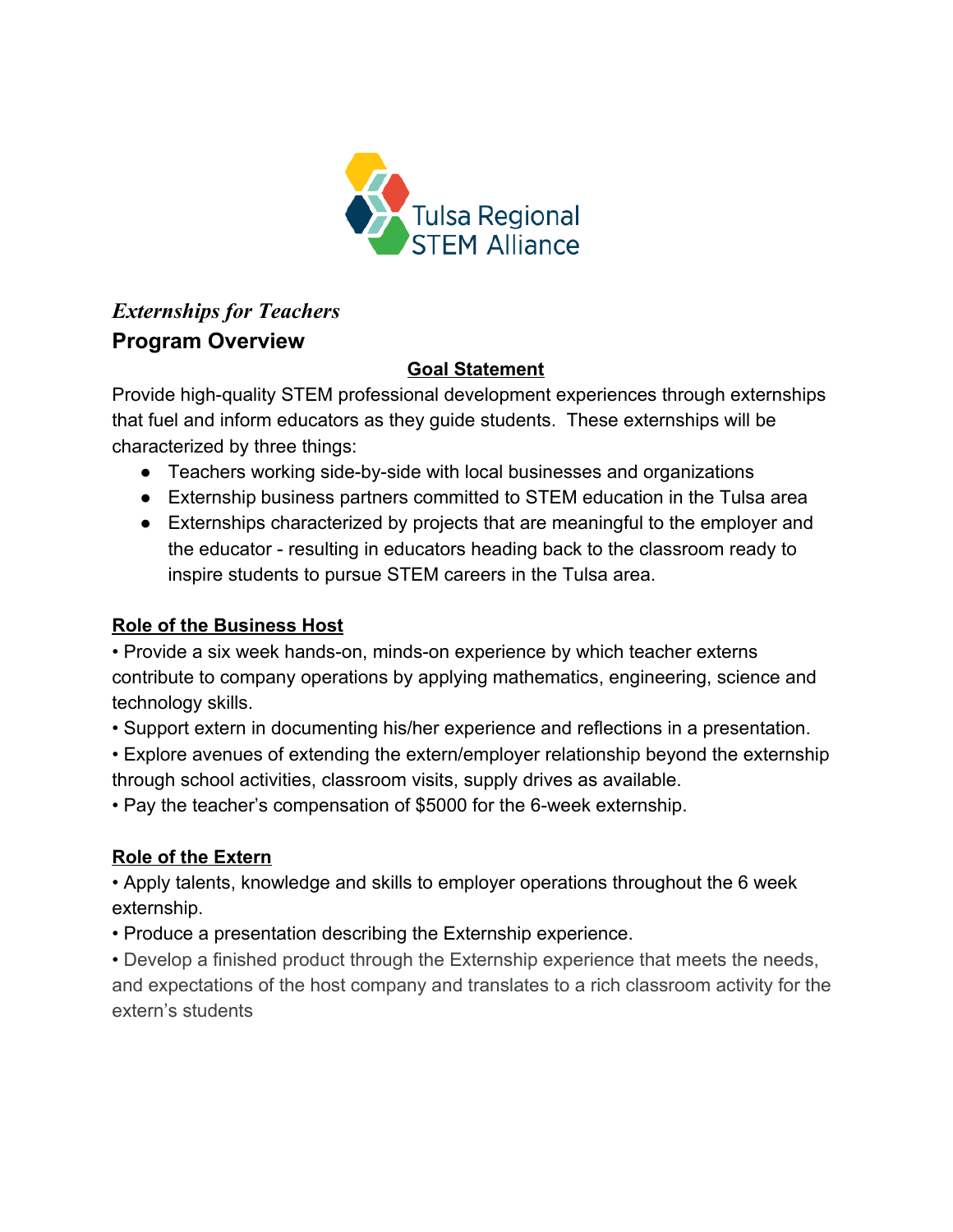## *Externship Program Handbook*

#### **1. Definition of an Externship**

An Externship is similar to a traditional internship but with some distinct differences. The Externship host (i.e., business or organization), can expect a skilled, productive, independent professional with the ability to solve problems from the start of the experience. Extern applicants will provide a resume and cover letter for review by the extern host and participate in interviews as invited by potential extern hosts. The Externship can take many forms. Our most successful experiences have occurred when the extern has one or more focused projects that utilize skills and contribute to the operations of the business. We have also found that it is important the extern has the opportunity to interact with other professionals along the way, fostering a sense of teamwork and collaboration between the teacher and host employees.

#### **2. Participants and Benefits**

Any Tulsa-area teacher is eligible to apply. Externs earn a stipend of \$5000 as well as an experience that utilizes the latest real-world applications specific to each extern's discipline.

Extern hosts receive a unique opportunity to work with some of the region's most talented science, mathematics, engineering and technology instructors who can offer uncommon expertise and save host sites time and money. In turn, Externships provide a launch-point for lasting business-school partnerships that enhance classrooms, the workplace and the community at-large.

#### **3. Program Goals**

The goals of the Externship program include:

● As a result of the Externship experience, teachers will gain a sense of content skills, employability skills and technological literacy their students need to become future members of Oklahoma's workforce.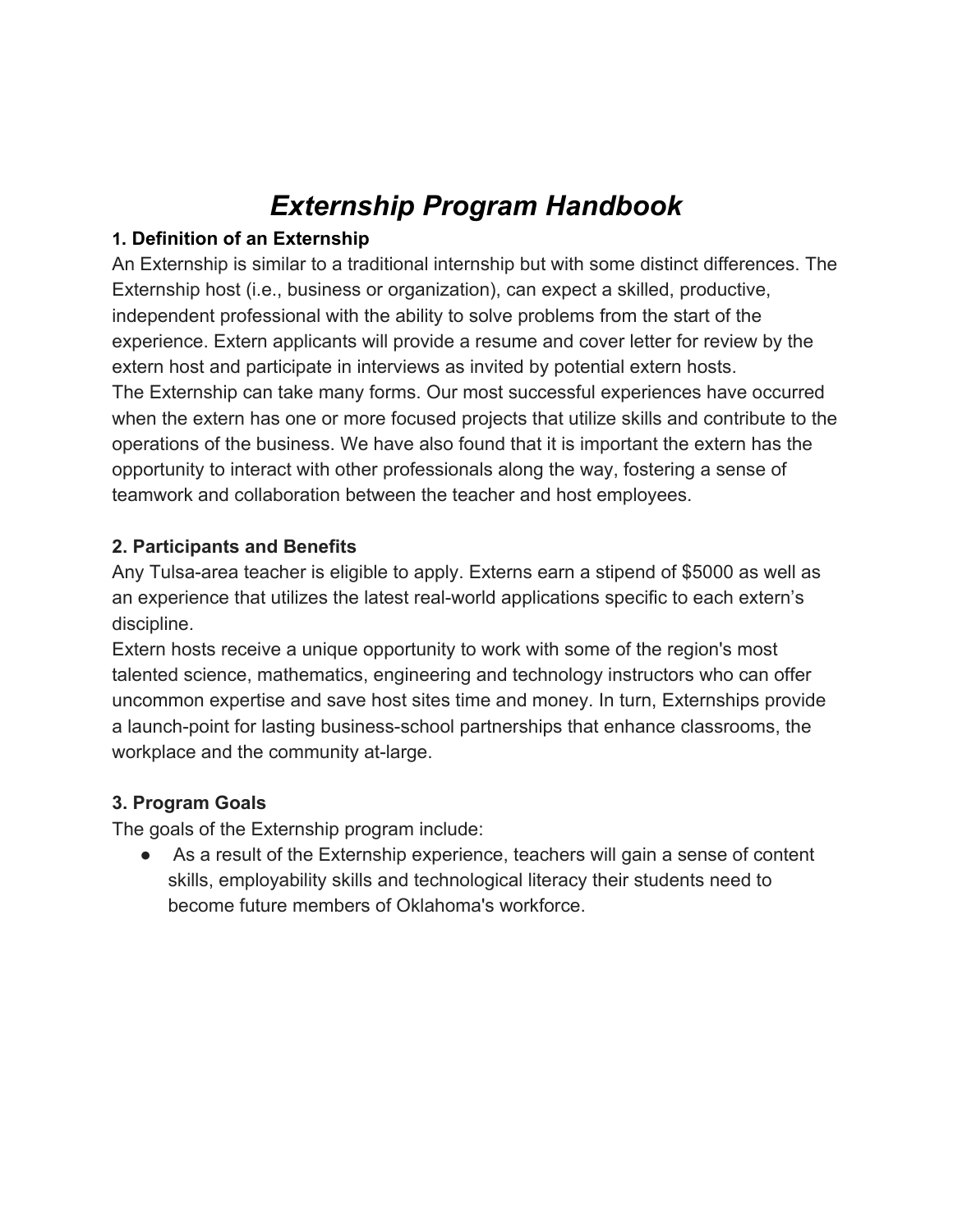- Students in the Tulsa area will get a first-person account of how their studies in science, mathematics, engineering and technology education ultimately have real-world application. Relevancy opens windows to the future and allows students to begin to imagine how their academic skills can eventually transition to a career in the state of Oklahoma.
- Externships pave the way for further collaboration between the host, teacher and the school district. This experience removes barriers between teachers, schools, and corporations and encourages collaboration and lasting partnerships between the educational and business partners.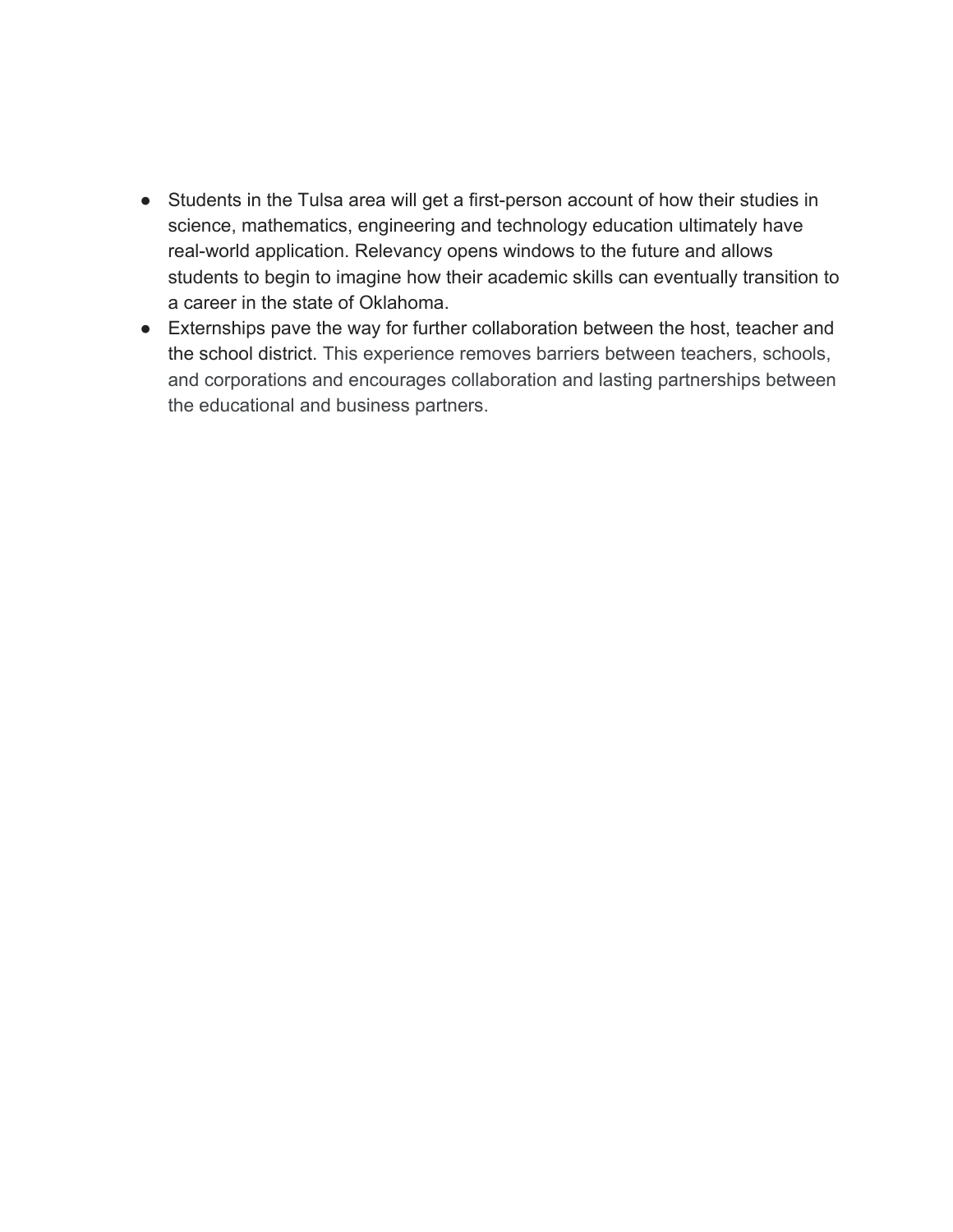# Tulsa Regional STEM Alliance Externship Program Timeline

- October February: TRSA recruit Externship hosts
- February March: Extern hosts review potential externship work experiences
- February April: TRSA collects educator applications, resumes and cover letters
- April May: TRSA shares application packets with potential externship hosts.
- May: Extern hosts interview potential externs and make externship offers
- June July: Externs work at host sites for six weeks
- September: Externs and Hosts present experiences at TRSA September Advisory Council meeting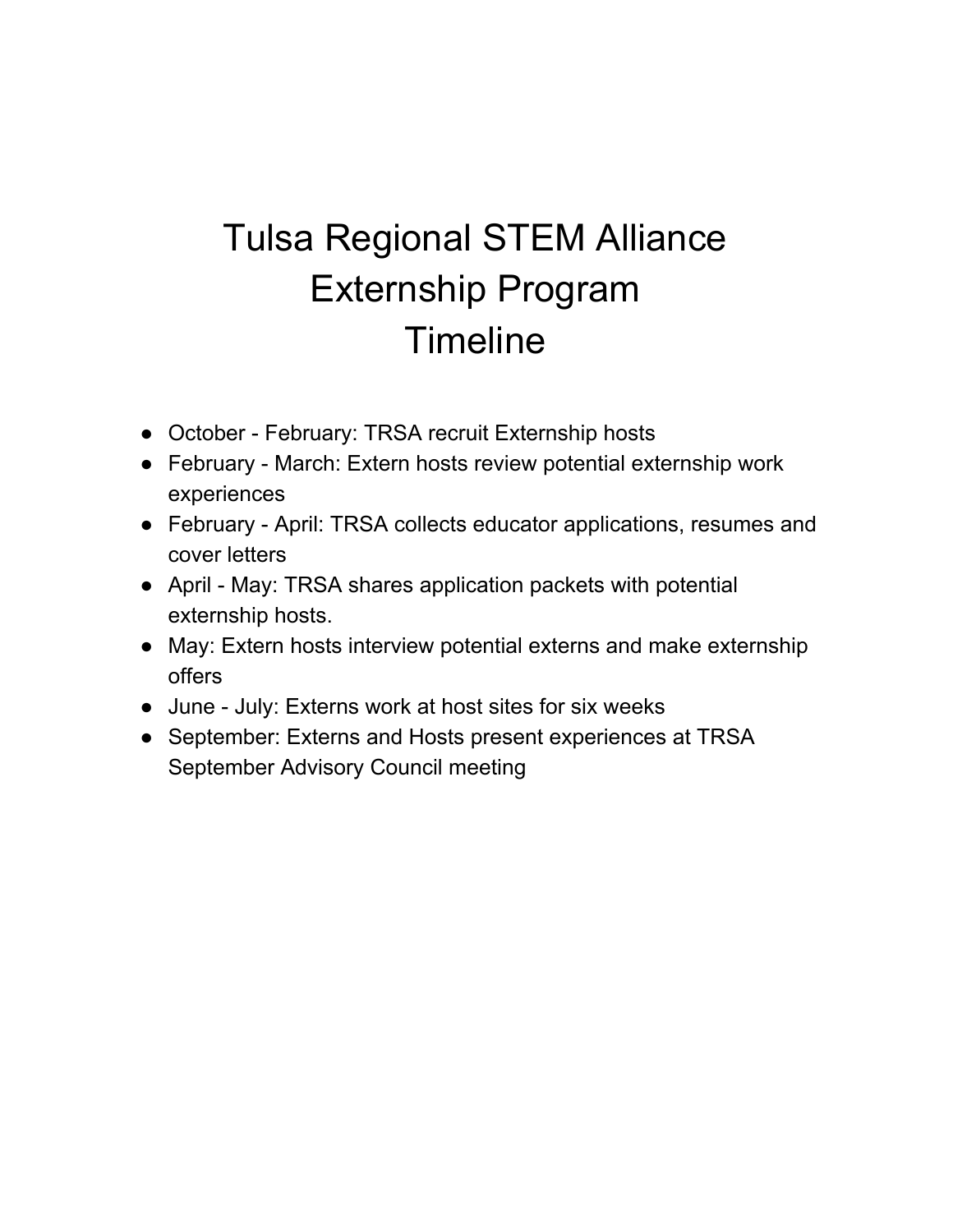#### **4. Timelines**

Tulsa Regional STEM Alliance generally makes inquiries to possible business hosts in late winter with a goal of having extern hosts recruited by the end of February. The next role for an extern host is to identify and define as closely as possible an Externship experience for the summer. The host may either identify several possible projects that can be matched to a broader population of teachers and skill sets or identify a single project with a more particular type of teacher and skill set in mind. The goal for a general Externship project description to be completed is March 1. At that time, the Tulsa Regional STEM Alliance and area STEM coordinators will promote the externship program to teachers who may have the inclination and skills to participate at the host site. All possible teachers must complete an application if interested in participating in the Externship experience. Ultimately, we would like all of our business partners to build an Externship opportunity into their yearly summer plans, which allows these timelines to be maintained in a consistent manner.

When the deadline for applications arrives, resumes and cover letters of all applicants are forwarded to hosts by the Tulsa Regional STEM Alliance. Communication and interviews are arranged at the discretion of the hosts and applicants. The Tulsa Regional STEM Alliance will have a pre-Externship meeting for all externs at the beginning of June to clearly spell out the expectations for the Externship. Externships typically start in mid-June and are run for six weeks. The Externship experience will culminate with a post-Externship forum during the September TRSA Advisory Council meeting, which is a chance for teachers to share their experiences and the impact it will have on their classroom, and for hosts to share how their extern contributed to company operations.

#### **5. Extern Compensation and Host Contributions**

Externs are expected to be compensated at a rate of \$166.67 per day, and while seven and a half-hour days are preferred, some flexibility may be granted by the host on a case-by-case basis. It should be noted that externs are considered employees and stipends are paid directly to the extern by the host company.

Host commitments will preferably be established by April 1. Establishment of partnership will be confirmed with a *Letter of Intent* (see Appendix B).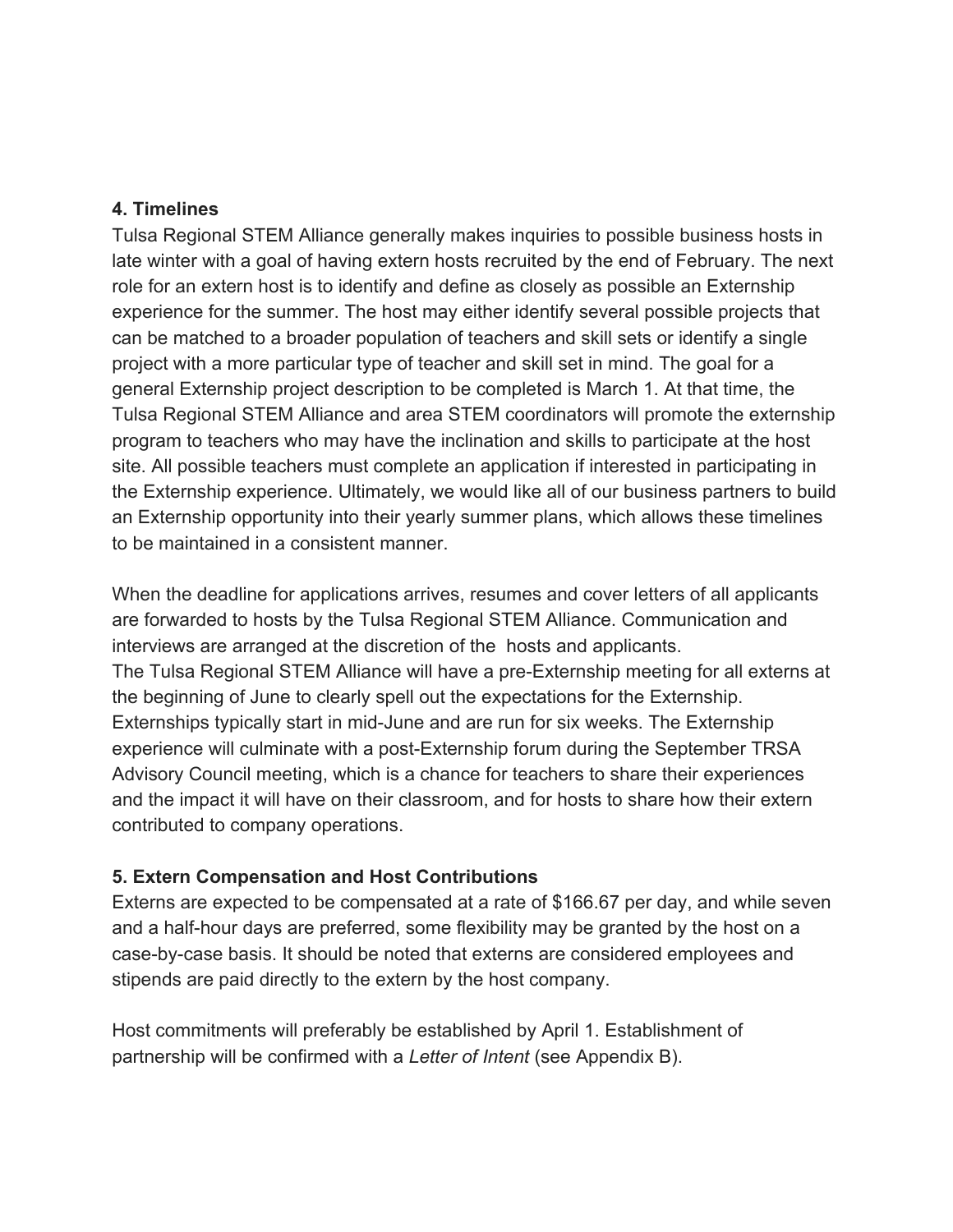#### **6. Legal Waiver and Proprietary Information Protection**

A legal waiver must be signed by the extern before beginning the Externship experience (see Appendix B). This document releases the extern host and the Tulsa Regional STEM Alliance from any and all liability. Hosts also may require the extern sign an organization-specific release and waiver of liability form and/or proprietary information release form. Alternatively, hosts can bring the extern into the organization as a contractor or employee as a means of legal and proprietary information protection.

#### **7. Teacher Application and Expectations**

The teacher application will become available through the Tulsa Regional STEM Alliance website by March 15. The teacher application asks for information such as educational background, content area, specific interests and applicable skills (see Appendix B). While the Externship program coordinators will do everything possible to secure an experience for the qualified teachers who apply and extern hosts who offer experiences, no guarantee is made.

Once a potential teacher-host match is identified, a pre-Externship meeting will occur with the teacher and host. This meeting may function as an interview of possible externs from a pool of applicants to determine the best fit for the experience. More commonly this meeting is an opportunity to define the Externship experience, negotiate a possible start date of the Externship, discuss expectations and content, and identify the main host point-of-contact. At the end of this meeting if both teacher and host are satisfied with the proposed experience, both sign a *Commitment Form* confirming commitment for the summer (see Appendix B).

Either at this initial meeting or when the Externship begins, it is important for the teacher to be clear regarding the exact schedule he or she can work in the summer, including any vacations or commitments that require multiple days away from the Externship.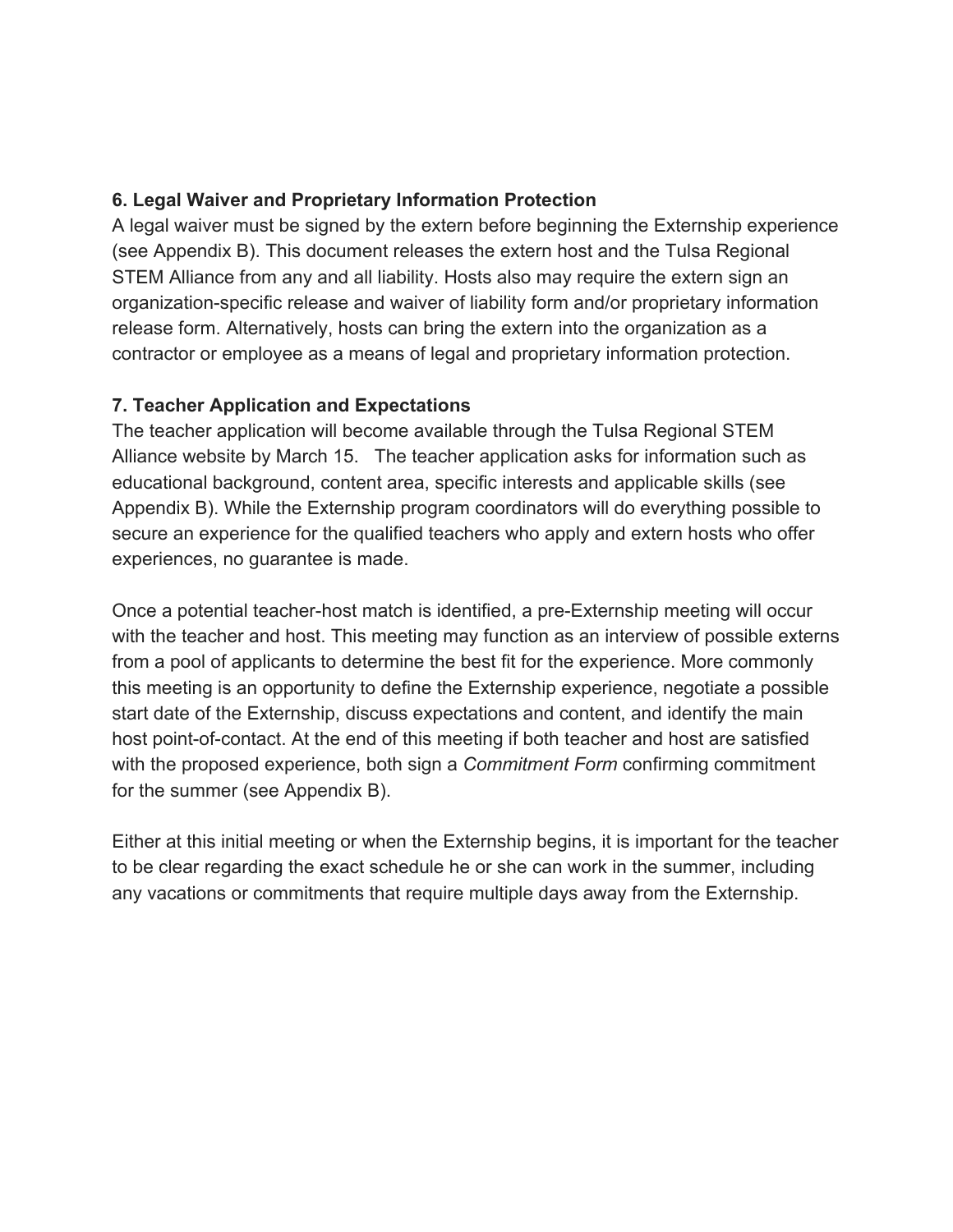#### **Teacher Expectations**

A. A minimum of 30 days at the Externship site with documentation of hours worked.

B. Create a presentation about your externship experience.

C. Develop a project based learning lesson plan related to your externship experience for the class you currently teach.

D. Teach the lesson you developed as part of the Externship during the Fall semester and invite your Extern host to assist/observe during some portion of the lesson.

If a teacher would like to participate in an Externship the following year, he or she must recognize that new applicants receive first placement priority in order for the program to impact as many teachers and learners as possible.

#### **8. Role of the Extern Host**

The Externship host is responsible for developing a six week experience for the teacher extern. If desired, Tulsa Regional STEM Alliance staff are happy to assist with shaping an experience to best suit a teacher extern. To achieve the program goals, the experience should be more than a job shadow and include meaningful contributions to company operations.

While business feedback consistently praises the autonomy and productivity of teacher externs, hosts are encouraged to routinely check in on and guide externs, much as a business professional would enjoy guidance if placed into a school environment.

Externships are a launch point for permanent business-school partnerships. Businesses may assist teachers through the academic year via speaking engagements, tours, resources, potential internships and jobs for students, co-teaching and other possibilities.

If a business host would like to host the same extern again for a second summer, we ask that the business host a new extern as well. Alternatively, hosts in the past have hired former externs as summer employees while also hosting a new extern.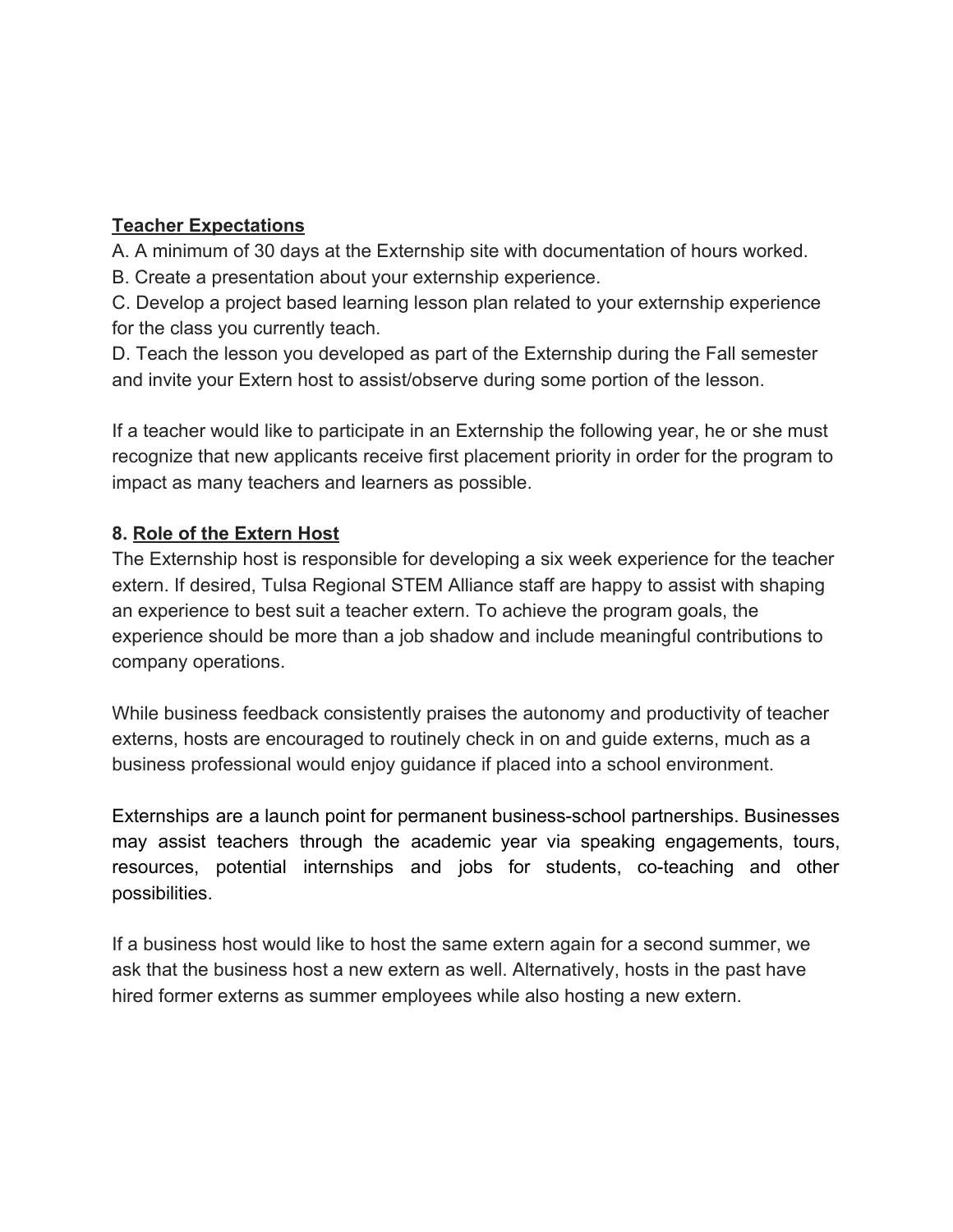#### **9. In the Event of a Mis-Match**

We expect that mismatches will be extremely rare. If it is determined that the Externship cannot be continued, the teacher will be compensated for the days he/she completed at the Externship. It is our hope that the reason for the termination of the Externship is very clear and both parties will consider another experience the following summer.

#### **10. Concluding the Externship**

Typically, Externships are concluded at the end of July. The September Advisory Council meeting is an occasion for both externs and business hosts to share their experiences and the impact it will have on the educator's classroom and for hosts to share how their extern contributed to company operations. Additionally, the Advisory Council meeting allows both externs and hosts to discuss how to better the program and ensure its sustainability. Exploring ways of continuing the partnerships is also encouraged.

#### **11. Media Coverage and Promotion**

Externships will be promoted locally through various media outlets. Businesses have the option to review any pictures and information that may be made public, but we ask that review be done in a timely manner. The local promotion of the Externships provides positive and beneficial media coverage for both the businesses and the program, and we ask that hosts be willing to provide quotes and logos to help with promotion.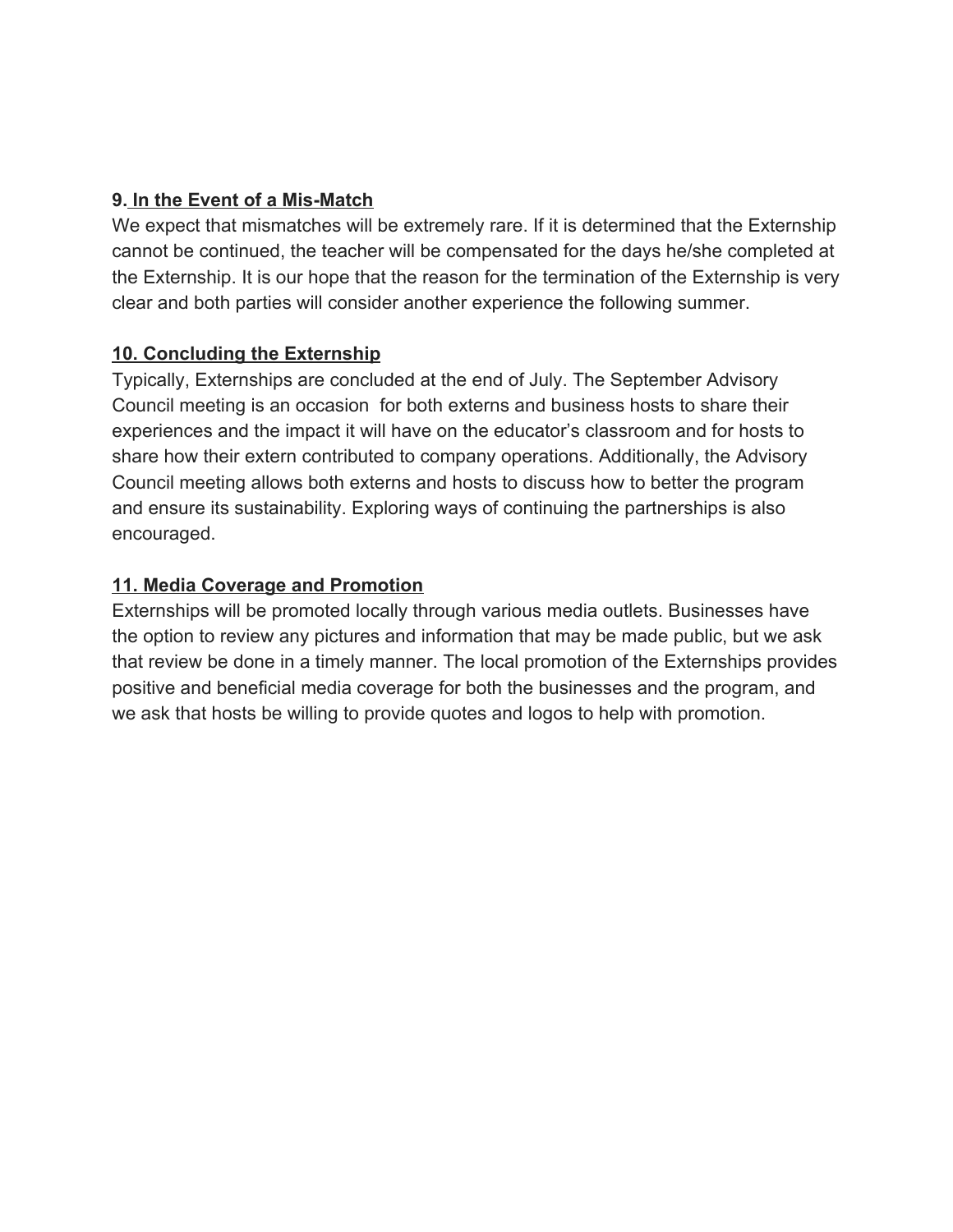## **APPENDIX A Sample Externship Descriptions**

- **●** Creating engaging activity kits for STEM professionals to use in engaging students on school visits designed to explore various STEM careers
- Lead and serve as a liaison for interns in corporate settings
- Facilitate corporate training sessions through application of pedagogical knowledge
	- Create digital presentations designed to inform students about career opportunities at Host site
- Design and lead in house student visits like shadowing days or take your child to work days
	- Act as an ambassador to school sites for Host
	- Shadow various professions within Host organization and prepare a presentation to help students better understand array of STEM opportunities available to them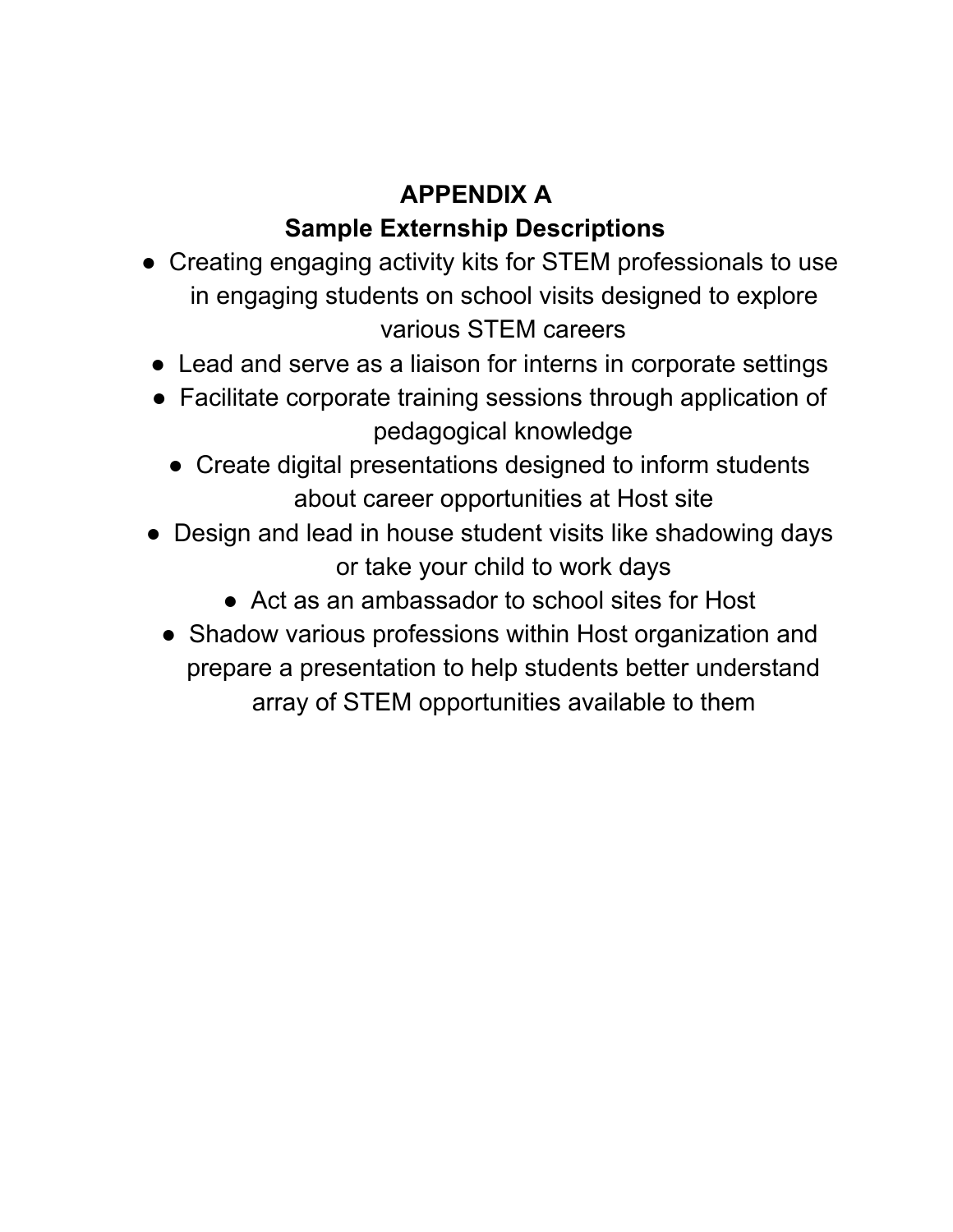# **APPENDIX B SAMPLE FORMS Tulsa Regional STEM Alliance Externship Program**  *Letter of Intent*

We are thankful for your partnership in the Summer 2020 Externship Program. For teachers, experience in the workplace leads to more meaningful lessons, career awareness and increased interest for their students and deepened understanding of their own science, engineering, mathematics and technology fields.

For business, industry and agency hosts, a teacher on site leads to increased productivity in operations, a strengthened talent pipeline and an impact on the quality of education locally.

The sustainability of this program depends on investments by our partners. Please check the box(es) below describing your level of commitment for summer 2020:

 $\Box$  My company commits to host  $(\#)$  Teacher Externs in the summer 2020.

 $\Box$  My company commits to paying a stipend of \$5,000 to each teacher Extern.

Submission of this form indicates the commitment of < COMPANY NAME > to the 2020 Tulsa Regional STEM Alliance Externship program. If summer plans change, please contact the program coordinators immediately.

Extern Host Company Contact: **Extern Host Company** Contact Position/Title: \_\_\_\_\_\_\_\_\_\_\_\_\_\_\_\_\_\_\_\_\_\_\_\_\_\_\_\_\_ Extern Host Company: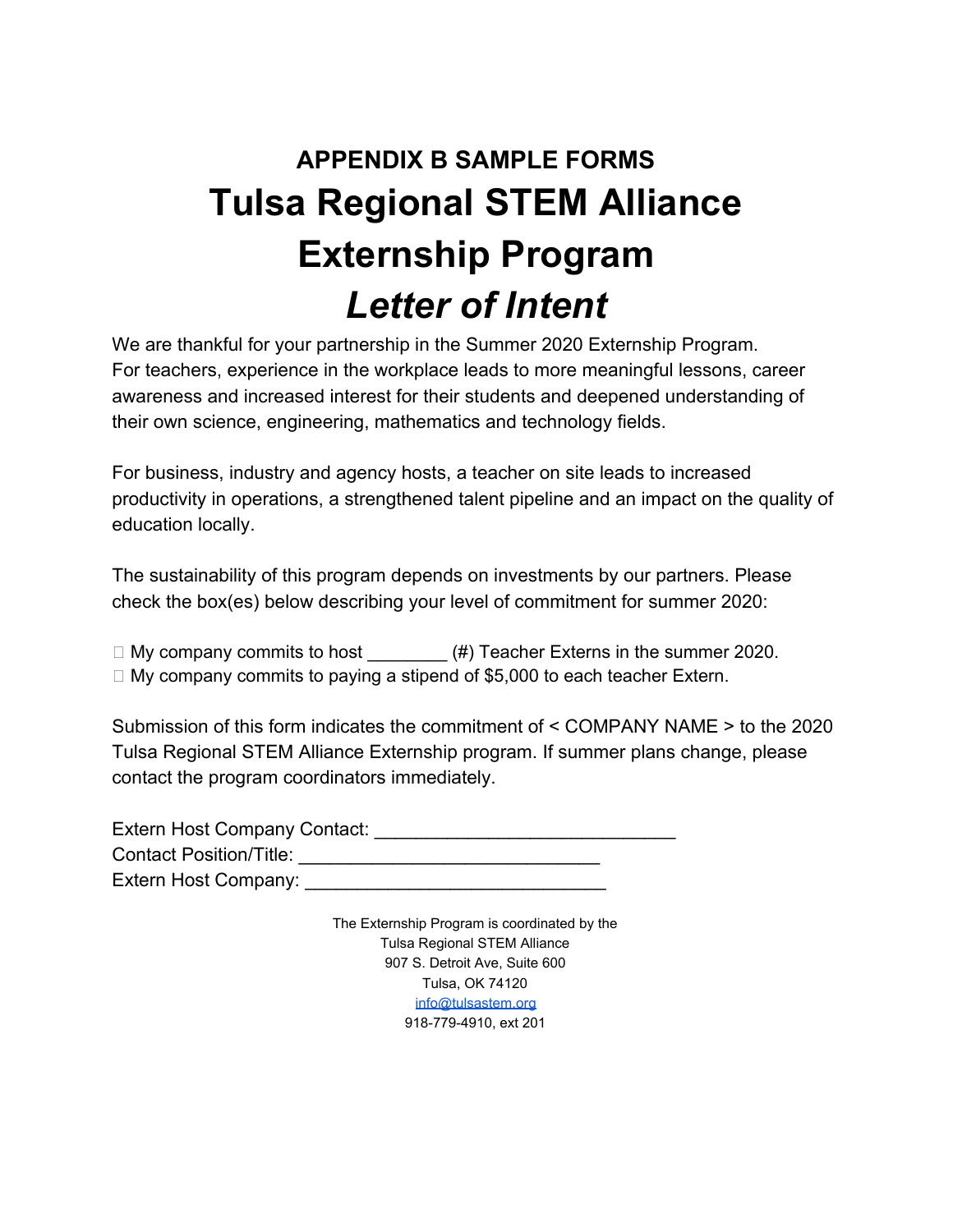# **WAIVER AND RELEASE**

In consideration for being allowed to participate in *Externship Program*  (hereinafter, "Externship"), I, **<EXTERN NAME>** (*Teacher-Extern)*, by signing my name below, acting for myself, my heirs, personal representatives, and assigns, do hereby agree to indemnify, release, waive, hold harmless, forever discharge, and defend **<HOST NAME>** 

(*business/industry partner)*, the Tulsa Regional STEM Alliance, and their employees, agents and representatives (hereinafter, "Releasees") from any and all liability of any and every nature whatsoever, including claims or suits at law or in equity that I may have, for any and all personal injury, including death, and property loss or damage, which may result from my participation in the *Externship*, including travel, whether injury and/or damage is

caused by my negligence, the negligence of any of the *Releases*, or the negligence of any third party. I am participating in the *Externship* on a voluntary basis. I fully recognize and

understand the potential dangers associated with the *Externship*. I understand and agree that any personal injury, including death, and/or property damage sustained by me relating to my participation in the *Externship* shall be my responsibility.

In signing this Waiver and Release, I acknowledge and represent that I have read the foregoing, understand it, sign it voluntarily as my own free act and deed, am at least eighteen

(18) years of age and fully competent, and agree to be legally bound by it.

## **Read carefully: This document affects rights you may have if you are injured or otherwise suffer damage while participating in the**  *Externship***. You may not begin the** *Externship* **until this signed document is complete.**

**Teacher Extern Signature Date:**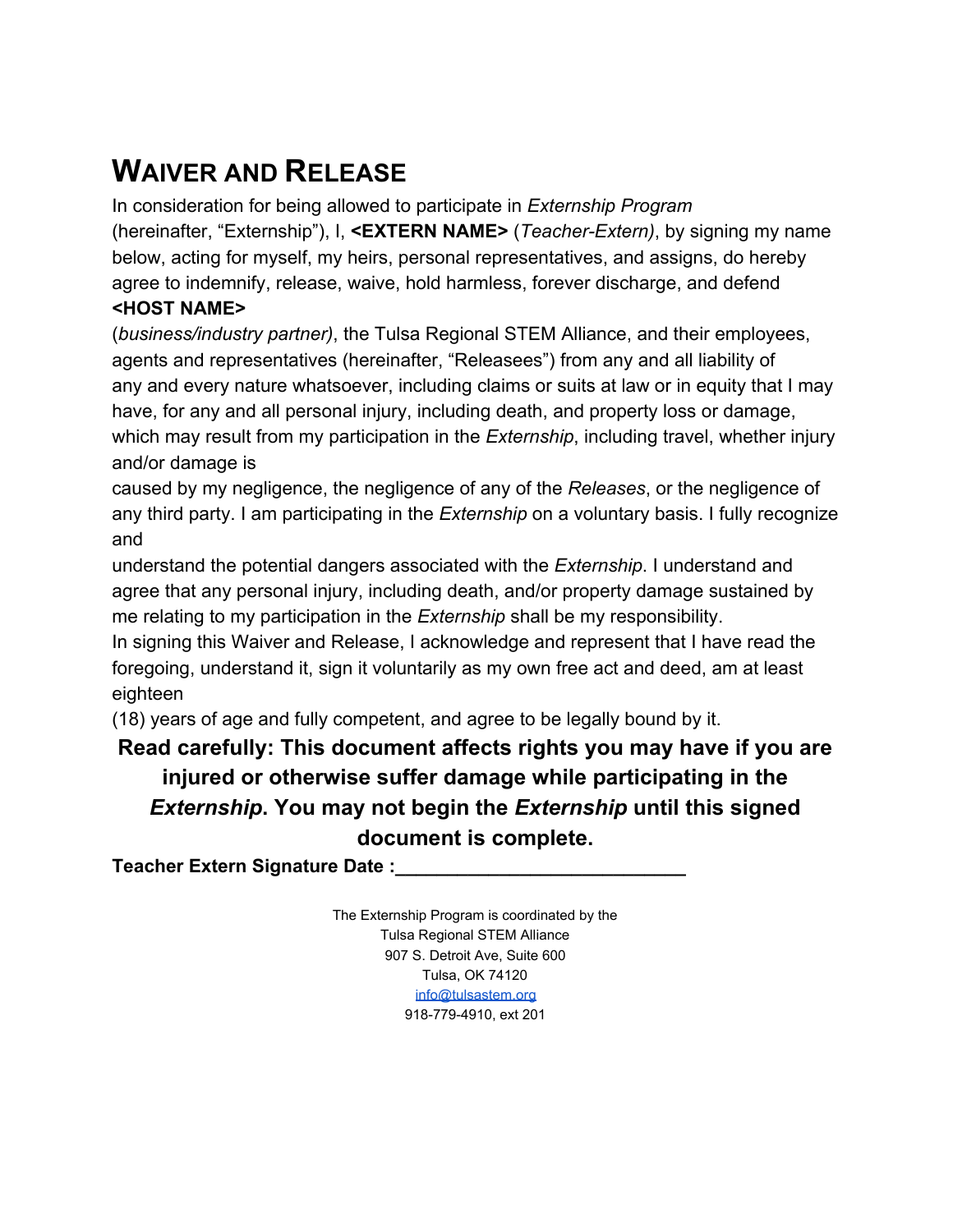## **Tulsa Regional STEM Alliance Externship Program Understanding of Commitment EXTERNSHIP HOST RESPONSIBILITIES**

1. Build a six week hands-on, minds-on experience by which teacher externs contribute to company operations by applying mathematics, engineering, science and/or technology skills consistent with the Oklahoma teaching standards.

2. Enable extern to devote time to documenting his/her experience. Externship hosts will permit the sharing of these reflections in full or in part, while externs must be mindful of proprietary information when composing reflections. **Please indicate the allowable audience of the extern reflections:** 

- Accessible only to project evaluators
- Accessible publicly after business review and approval

3. Externship hosts are asked to participate in surveys and the year-end Advisory Council meeting for program evaluation and reflection.

4. Please identify at least one main point of contact at the Externship host site for the duration of the experience:

| Primary Contact Name: | Position: |
|-----------------------|-----------|
| Email:                | Phone:    |

| <b>Secondary Contact Name:</b> | Position: |
|--------------------------------|-----------|
| Email:                         | Phone:    |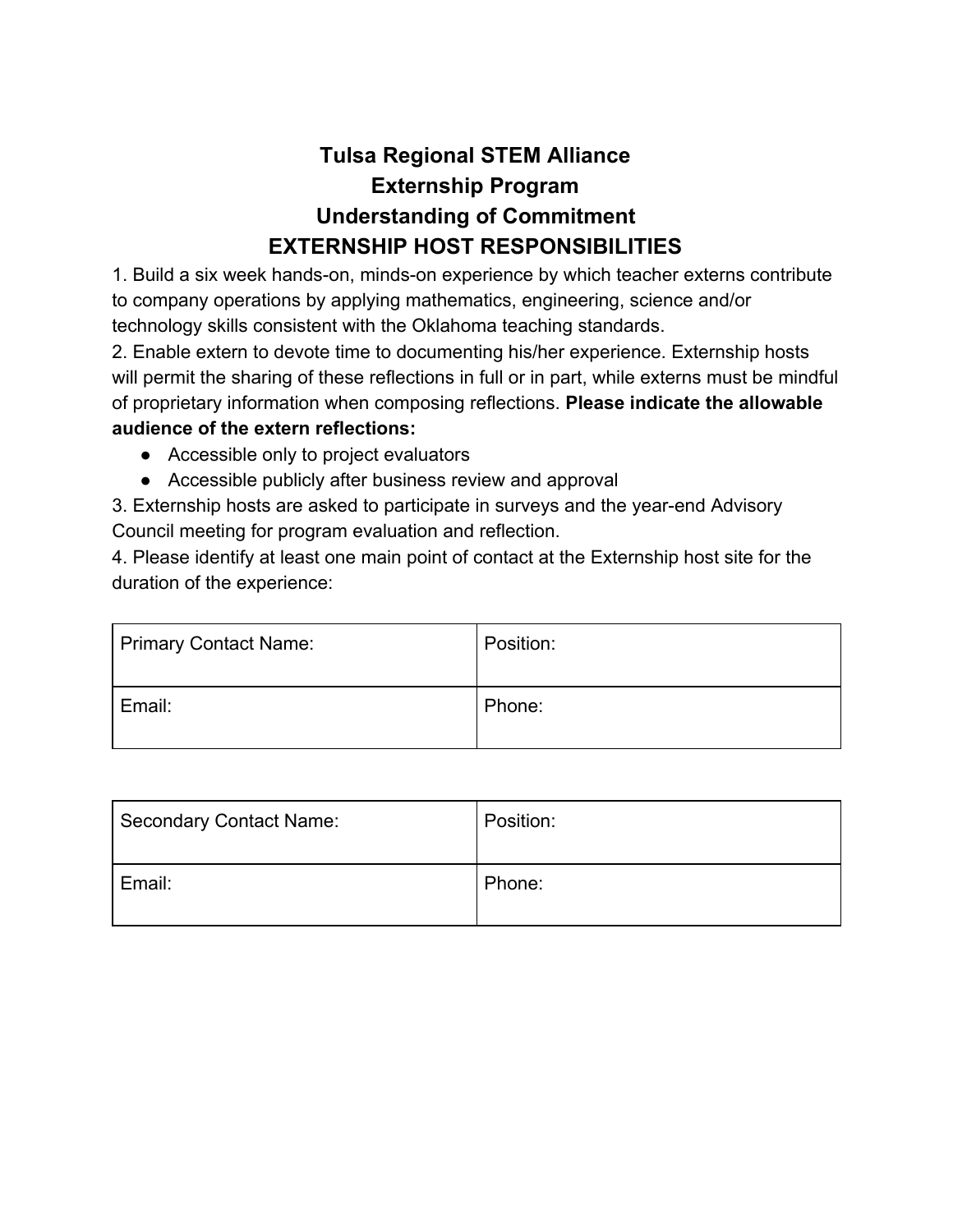| <b>Extern Host Representative</b> |
|-----------------------------------|
| <b>Extern Host Company</b>        |
| <b>Date</b>                       |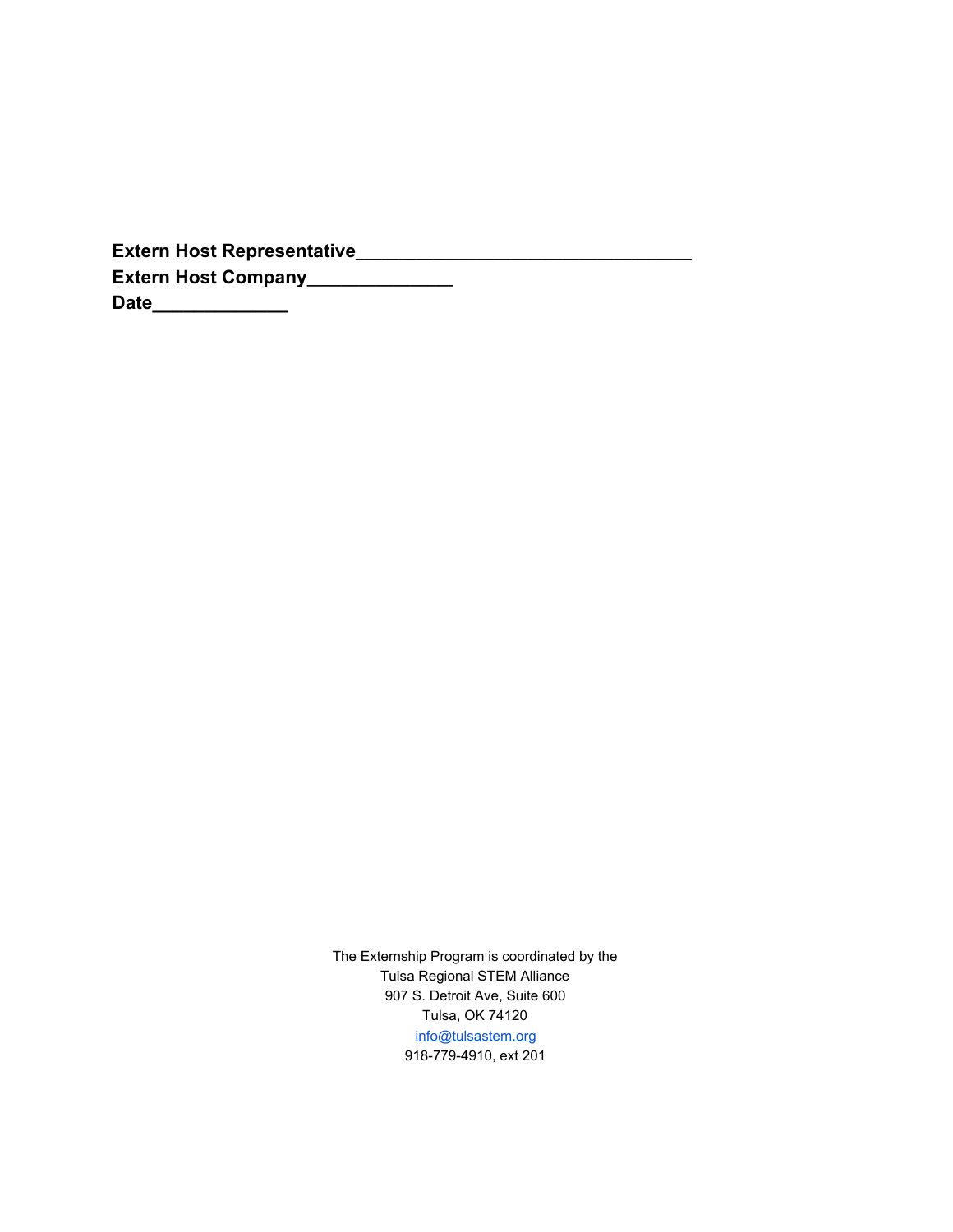## **Tulsa Regional STEM Alliance Externship Program UNDERSTANDING of COMMITMENT TEACHER EXTERN RESPONSIBILITIES**

1. Teachers will attend a pre-Externship orientation. At this orientation teachers will participate in a pre-survey and review expectations for the Externship. Compensation is provided for this meeting.

2. Upon starting the Externship in June the extern and host will work together to build the hands-on, minds-on experience during which the extern will contribute to company operations by applying math, engineering, science and technology skills. The Externship spans six weeks (30 days.) Compensation of the Extern by the host company is at a rate of \$166.67 per day. Note: taxes are not taken out of your compensation in this program; it is the teacher's responsibility to address this issue.

3. If requested by the host a non-disclosure agreement shall be established between host and teacher extern. Teachers must be conscientious of the proprietary information shared, while keeping in mind that reflection of the experience is essential for program evaluation.

4. Teachers will create a project-based learning lesson plan based on their Externship experiences and teach it to students in the Fall semester after their externship.

5. At the end of the experience the extern will create a presentation describing the Externship and reflect on how this experience will change their classrooms.

6. Teachers will attend a year-end forum at the September Advisory Council meeting of the Tulsa Regional STEM Alliance for the opportunity to share summer experiences and the effect it will have on their classrooms. Compensation is provided for this meeting. 7. Teachers will be asked to complete and submit pre/post surveys to monitor program quality and effectiveness.

 **\_\_\_\_\_\_\_\_\_\_\_\_\_\_\_\_\_\_\_\_\_\_\_ \_\_\_\_\_\_\_\_\_\_\_\_\_\_\_\_\_\_\_\_\_\_\_ \_\_\_\_\_\_\_\_\_\_\_\_\_\_** 

**Teacher Extern:** 

**Signature Date Print Name Date Date** 

**Tulsa Regional STEM Alliance:**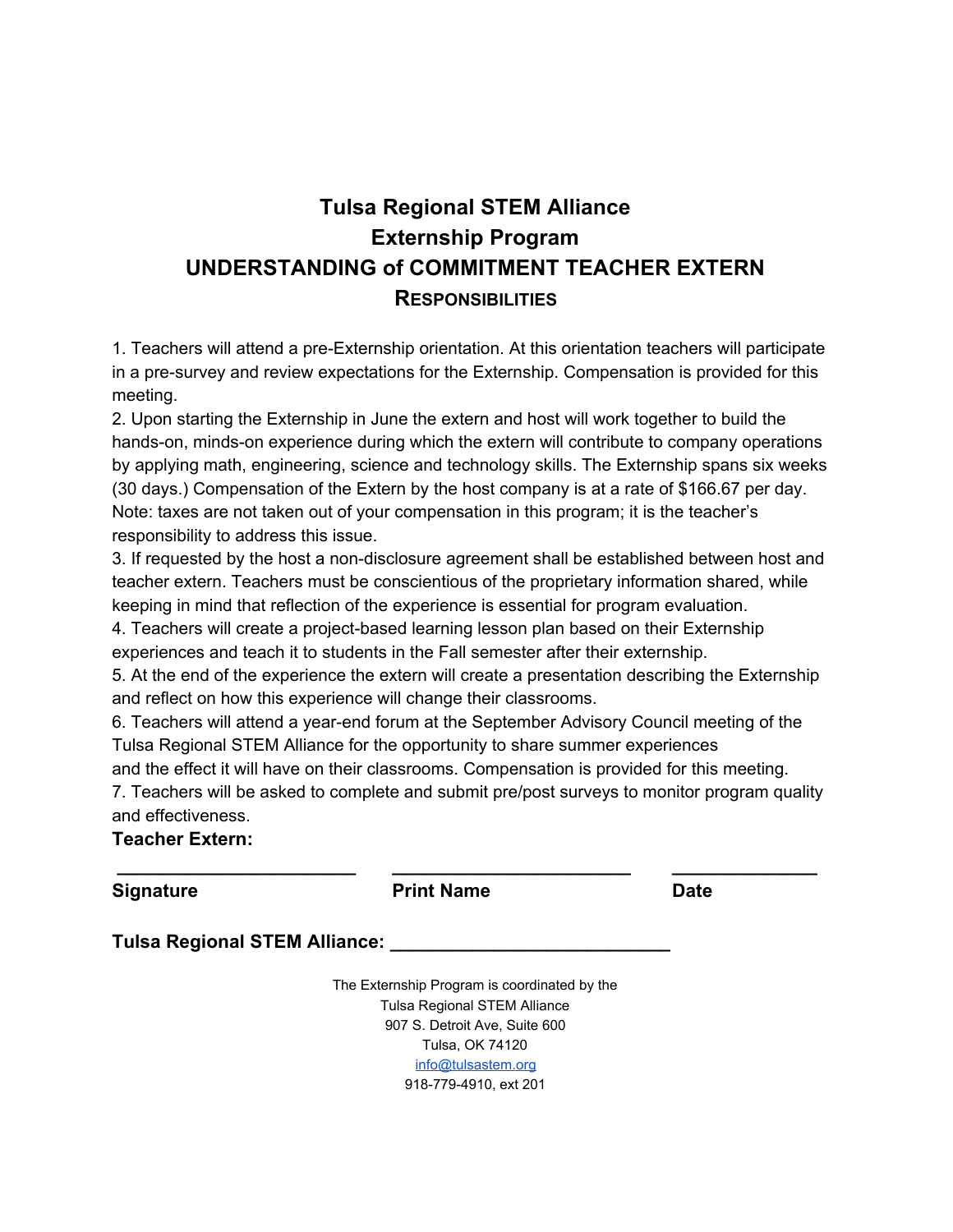## **Tulsa Regional STEM Alliance**

Externships Program

| (Last First M.I.)           |                           |                      |
|-----------------------------|---------------------------|----------------------|
| Male Female                 | Date of birth :__________ |                      |
| <b>HOME</b>                 |                           |                      |
|                             |                           |                      |
|                             |                           | Zip code ___________ |
| <b>SCHOOL</b>               |                           |                      |
|                             |                           |                      |
|                             |                           |                      |
|                             |                           | Zip code ___________ |
| <b>PHONE</b>                |                           |                      |
| Home Cellular               |                           | <b>School School</b> |
| <b>EMAIL1</b>               |                           |                      |
| <b>EMAIL 2</b>              |                           |                      |
| <b>PERSONAL INFORMATION</b> |                           |                      |

**How did you learn about the Externships Program?**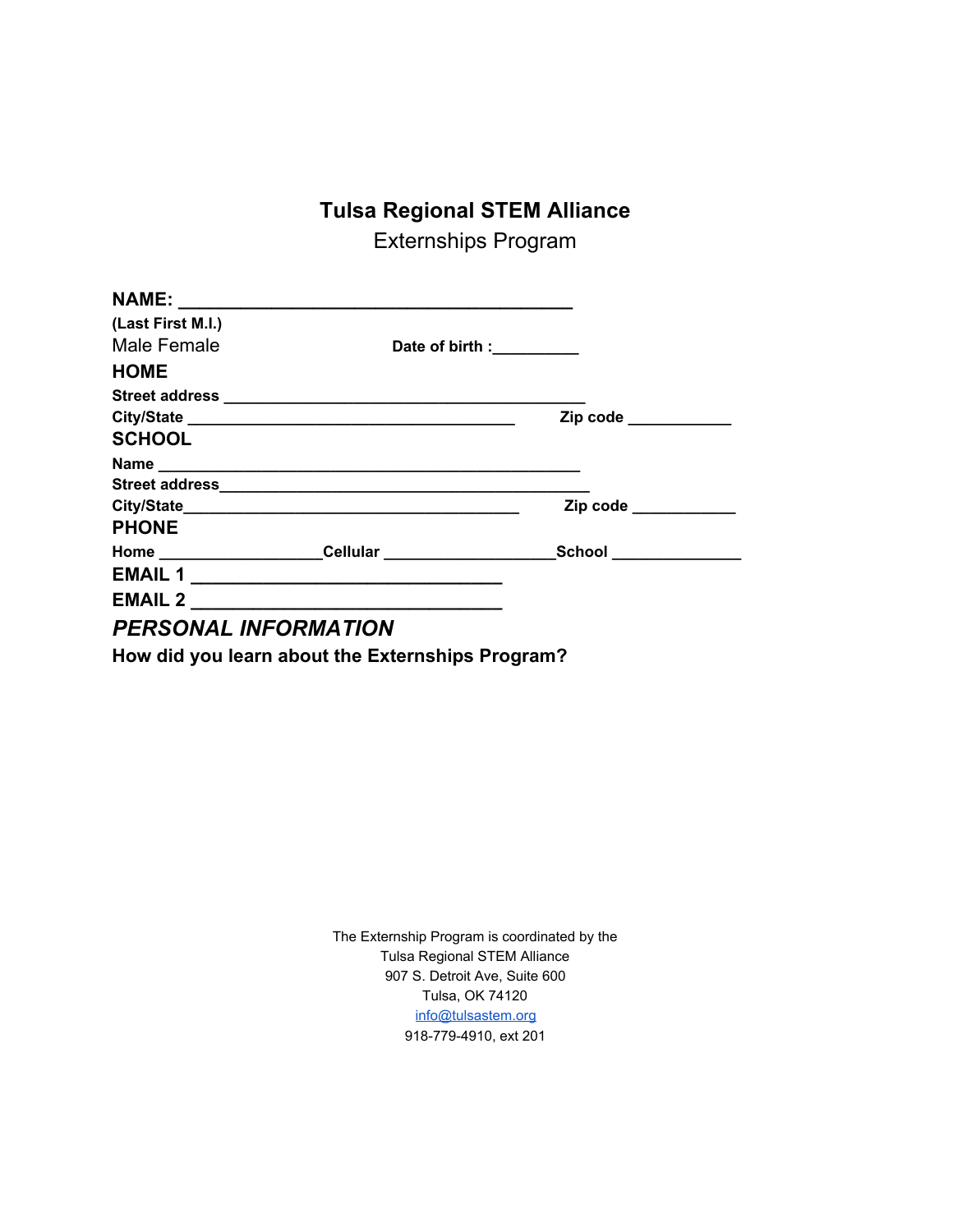## **Tulsa Regional STEM Alliance Externships Program Application**

*(Please type and submit electronically)* 

- **1. Education/Degrees:**
- **2. Employment/Teaching Background:**
- **3. Current course(s) and grade level(s) taught:**
- **4. Previous course(s) and grade level(s) taught:**

**5. List any professional development, awards, research or other information you would like us to consider.** 

**6. Please indicate specific interest within your field that may be applicable to the Externship experience, or list others below.** 

- Life Science
- Physical Science
- Earth Science
- Math
- Engineering/Technology
- Biotechnology
- Biochemistry
- Astronomy
- Algebra
- Virtual Programming
- Anatomy/Physiology
- Inorganic Chemistry
- Geology
- Geometry
- Materials Science
- Zoology
- Organic Chemistry
- Climatology
- Calculus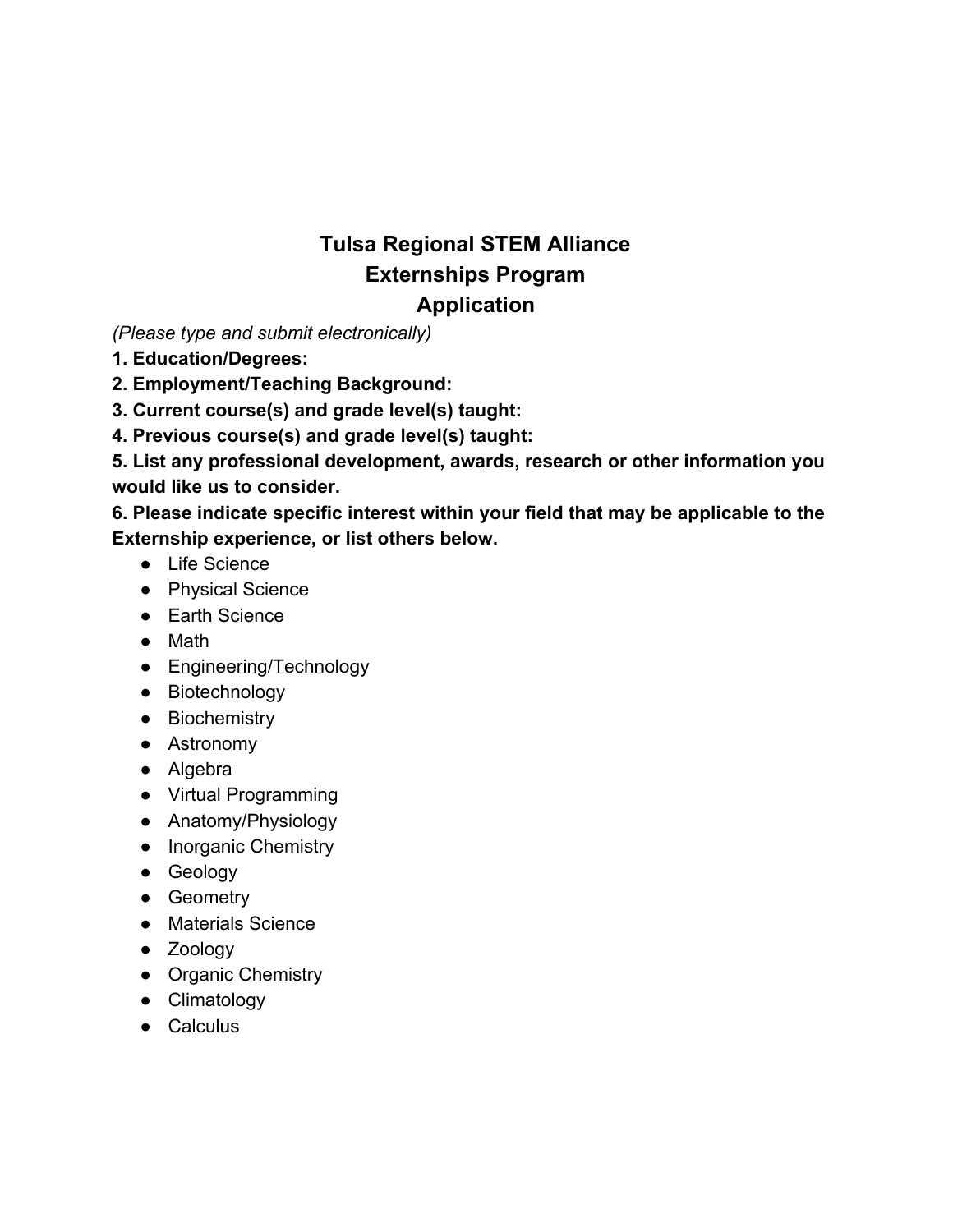- Design/Modeling
- Botany
- Electronics
- Biogeography
- Statistics
- Process Optimization
- Field Biology
- Optics
- Accounting
- Machining
- Environmental Science
- Training
- Marketing
- Robotics
- CAD Drafting
- Cell Biology
- Newtonian Physics
- Econometrics
- Nanotechnology
- Genetics
- Thermodynamics
- Computer
- Science
- Leading students in exploratory project based learning
- Creating progressions of engaging learning experiences for students
- Helping students understand complex ideas in age appropriate ways
- Setting students up for success through solid foundational understanding of math and science
- Other: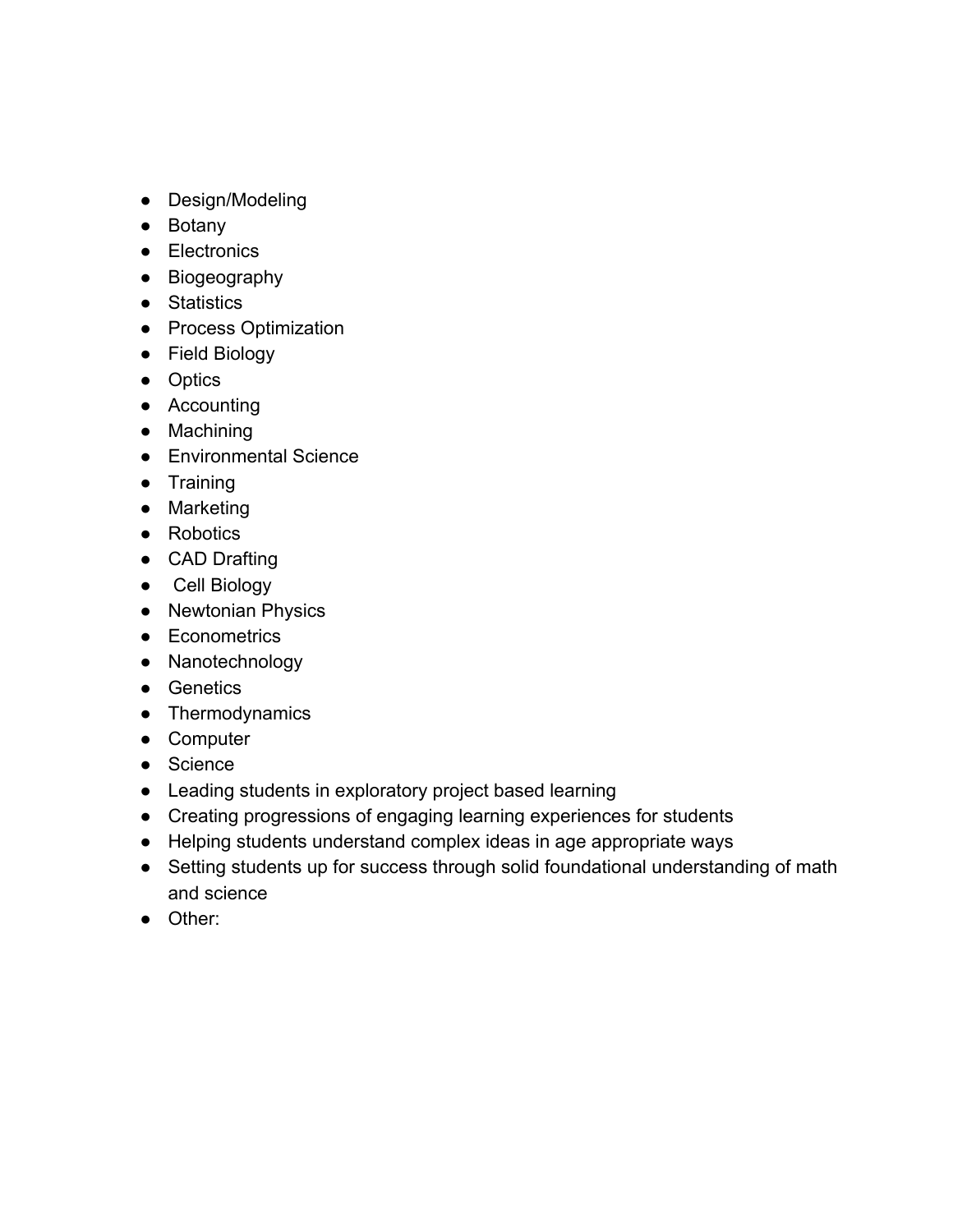### **EDUCATION AND EMPLOYMENT BACKGROUND INFORMATION**

### **EXTERNSHIP EXPERIENCE**

**1. List any applicable math, science, technology, vocational skills or experiences (lab** 

**research, outdoor field research, computer programming skills, mechanical and/or engineering experience, etc).** 

**2. Computer skills: rank your proficiency in the following programs or skills:** 

**1 = no experience, 3 = proficient, 5 = advanced experience:** 

**\_\_\_ Word Processing \_\_\_ Blogging \_\_\_ Excel Spreadsheets \_\_\_ Social Networking \_\_\_ PowerPoint \_\_\_ Skype \_\_\_ Computer Programming \_\_\_ Online Surveys \_\_\_ Databases \_\_\_ Online Video Sharing** 

*\*Please note that teacher externs are required to maintain email communication at all times during the summer.* 

**3. Rank your desired work environment from 1 -4, 1 being most desired, 4 least desired:** 

**\_\_\_\_ Office \_\_\_\_ Laboratory \_\_\_\_ Manufacturing \_\_\_\_ Outdoor** 

**4. Why are you interested in participating in this Externship program and what are your expectations of an Externship if you are selected to participate? (limit 200 words)**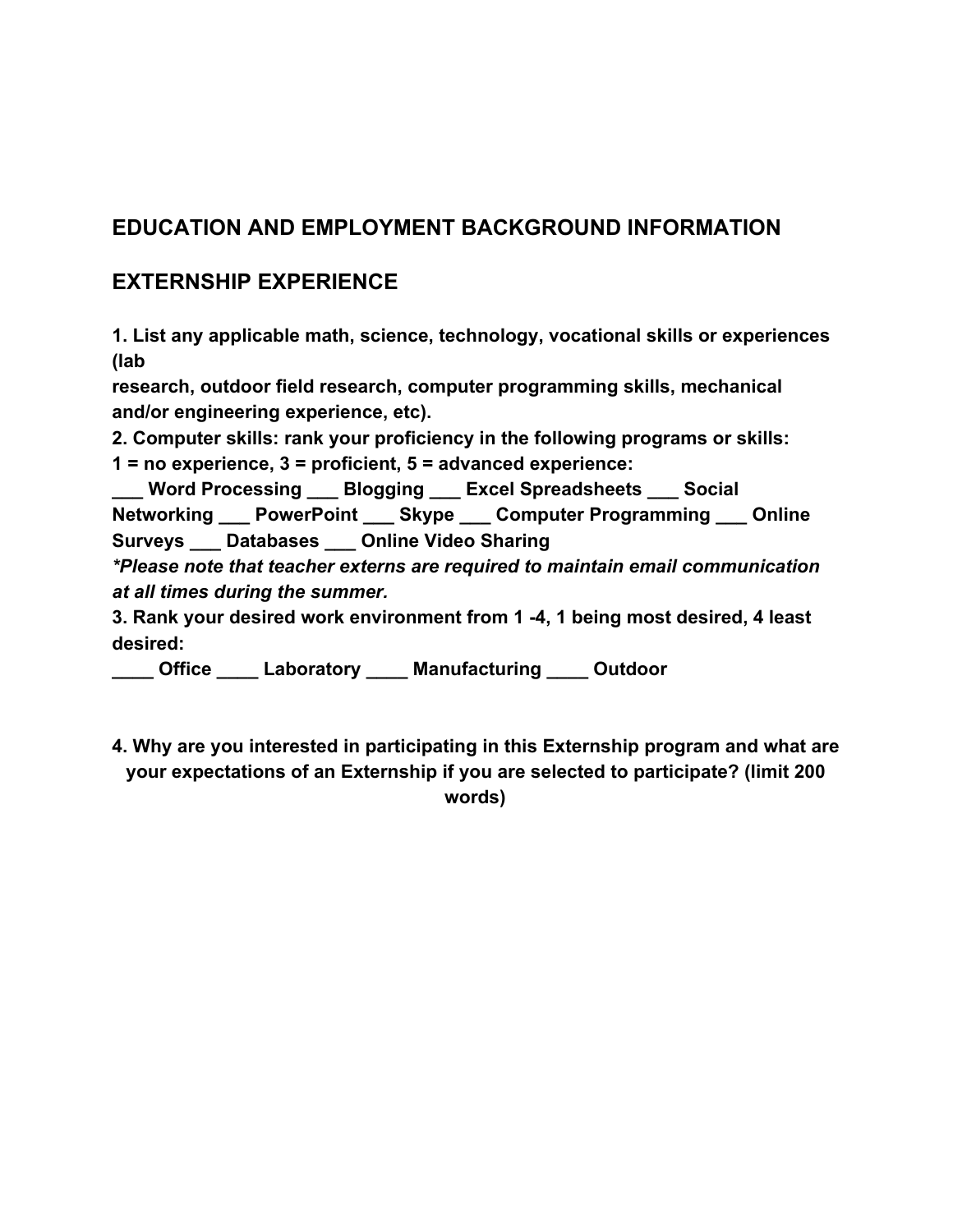**6. If offered a Teacher Externship, how do you foresee using knowledge gained at an Externship in a classroom setting? (limit 200 words)** 

I hereby certify that all information provided on this application is true and complete to the best of my knowledge. If accepted, I understand that providing false information is grounds for dismissal from the program.

**Applicant Name\_\_\_\_\_\_\_\_\_\_\_\_\_\_\_\_\_\_\_\_\_\_\_\_\_\_\_\_\_\_\_\_\_\_\_\_\_\_\_\_\_** 

**Date \_\_\_\_\_\_\_\_\_\_\_\_\_\_\_\_**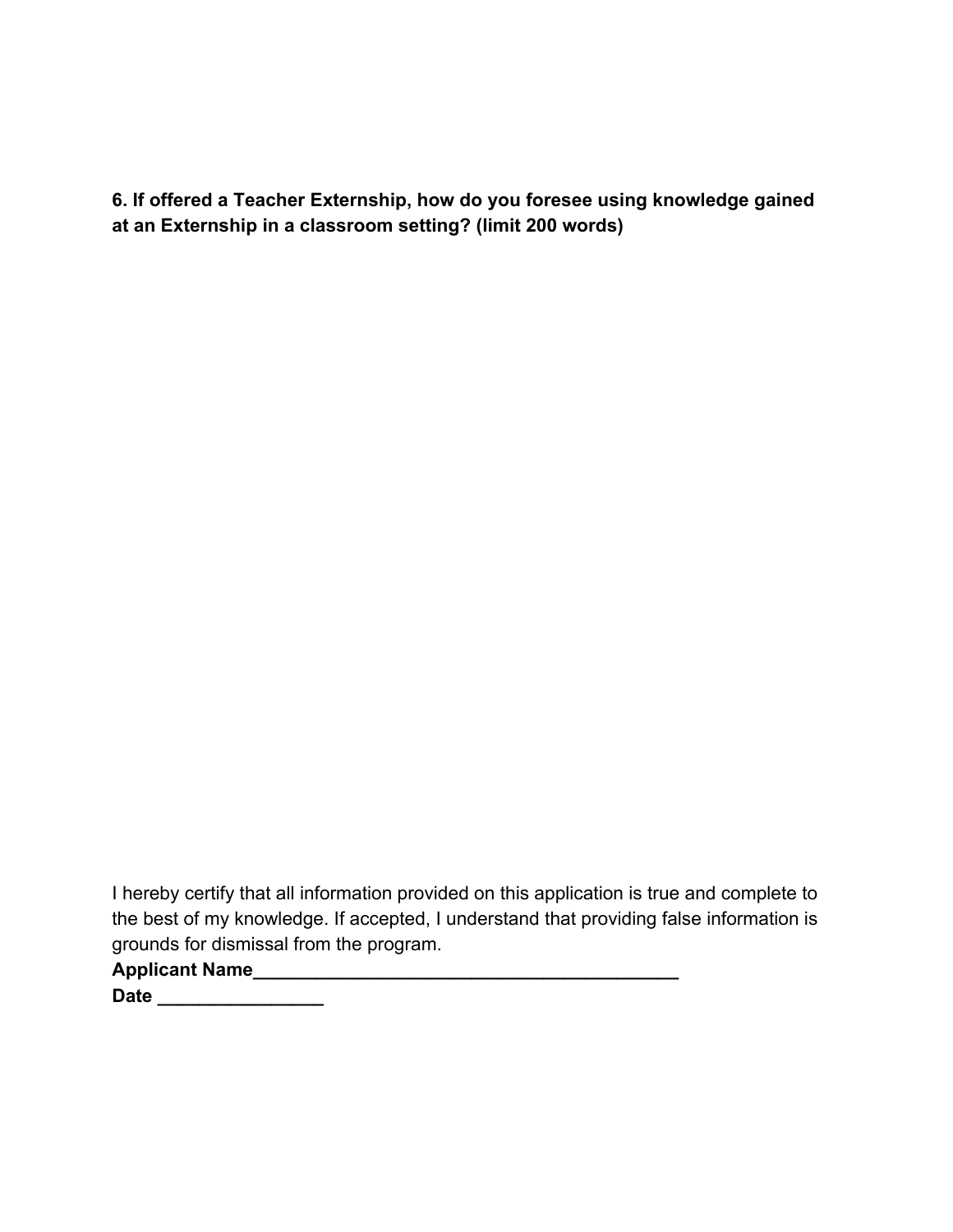## **REFERENCES**

| <b>WORK</b> |  |
|-------------|--|
|             |  |
|             |  |
|             |  |
|             |  |
|             |  |
|             |  |
| <b>WORK</b> |  |
|             |  |
|             |  |
|             |  |

| 3. NAME      |                       |
|--------------|-----------------------|
|              |                       |
| <b>WORK</b>  |                       |
|              |                       |
|              | Zip code ____________ |
|              |                       |
| <b>EMAIL</b> |                       |